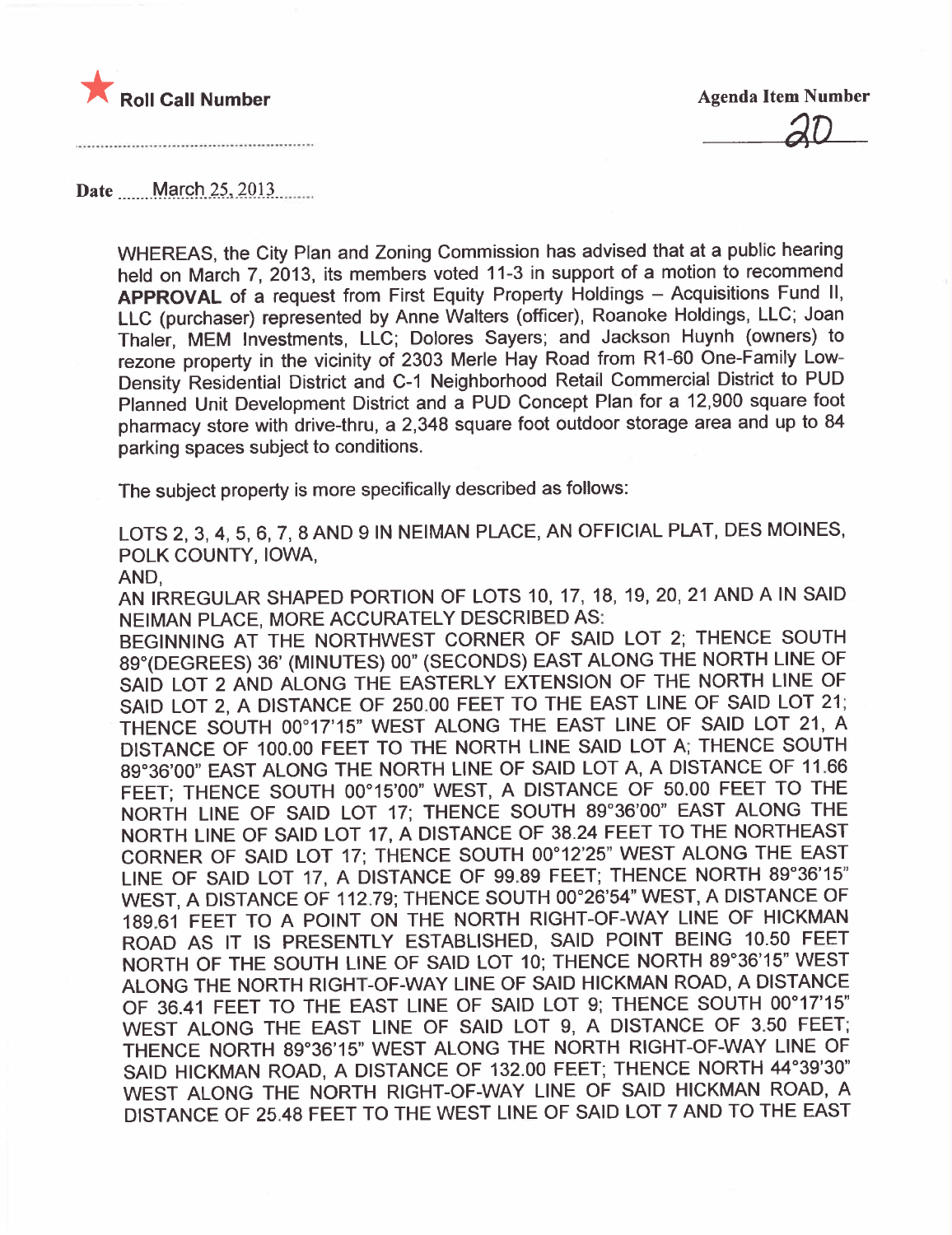

Date March 25, 2013

RIGHT-OF-WAYLINE OF MERLE HAY ROAD AS IT IS PRESENTLY ESTABLISHED; THENCE NORTH 00°17'15" EASET ALONG THE EAST RIGHT-OF-WAY LINE OF SAID MERLE HAY ROAD, A DISTANCE OF 425.02 FEET TO THE POINT OF BEGINNING.

SAID TRACT OF LAND CONTAINS 2.38 ACRES.

NOW THEREFORE, BE IT RESOLVED, by the City Council of the City of Des Moines, Iowa, as follows:

- 1. That the meeting of the City Council at which the proposed rezoning is to be considered shall be held in the Council Chambers, City Hall, Des Moines, Iowa at 5:00 p.m. on April 8, 2013, at which time the City Council will hear both those who oppose and those who favor the proposaL.
- 2. That the City Clerk is hereby authorized and directed to cause notice of said proposal in the accompanying form to be given by publication once, not less than seven (7) days and not more than twenty (20) days before the date of hearing, all as specified in Section 362.3 and Section 414.4 of the Iowa Code.

FORM APPROVED: MOVED by to adopt.

~~<sup>Î</sup> Assistant City Atto ney (ZON2013-00007) Michael F. Kelley

| <b>COUNCIL ACTION</b> | <b>YEAS</b> | <b>NAYS</b> | <b>PASS</b> | <b>ABSENT</b>   | <b>CERTIFICATE</b>                                                                                |
|-----------------------|-------------|-------------|-------------|-----------------|---------------------------------------------------------------------------------------------------|
| <b>COWNIE</b>         |             |             |             |                 |                                                                                                   |
| <b>COLEMAN</b>        |             |             |             |                 | I, DIANE RAUH, City Clerk of said City hereby<br>certify that at a meeting of the City Council of |
| <b>GRIESS</b>         |             |             |             |                 | said City of Des Moines, held on the above date,                                                  |
| <b>HENSLEY</b>        |             |             |             |                 | among other proceedings the above was adopted.                                                    |
| <b>MAHAFFEY</b>       |             |             |             |                 |                                                                                                   |
| <b>MEYER</b>          |             |             |             |                 | IN WITNESS WHEREOF, I have hereunto set my<br>hand and affixed my seal the day and year first     |
| <b>MOORE</b>          |             |             |             |                 | above written.                                                                                    |
| <b>TOTAL</b>          |             |             |             |                 |                                                                                                   |
| <b>MOTION CARRIED</b> |             |             |             | <b>APPROVED</b> |                                                                                                   |
|                       |             |             |             | Mayor           | <b>City Clerk</b>                                                                                 |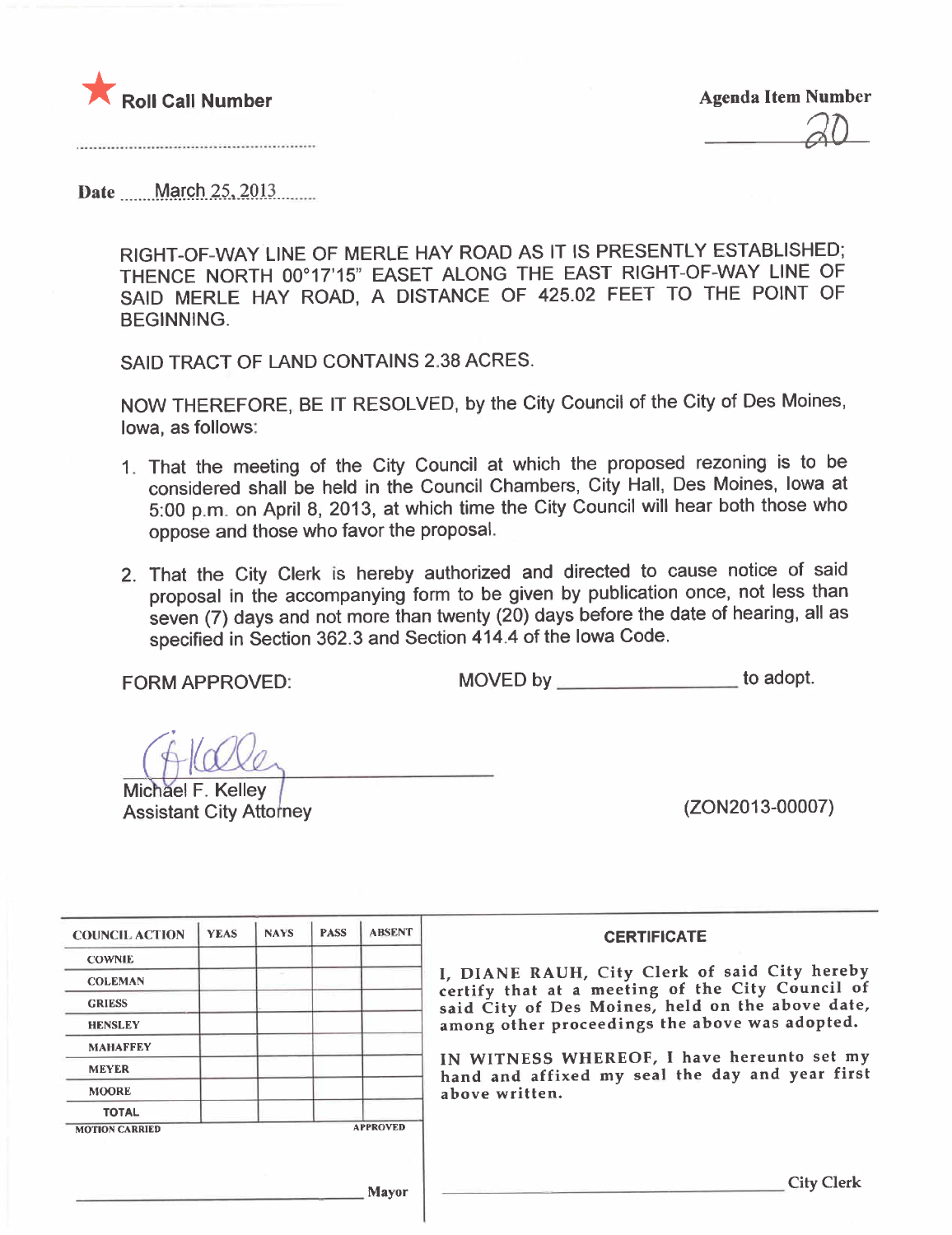

 $\mathcal{H}% _{G}=\mathcal{H}_{G}$ 

 $20$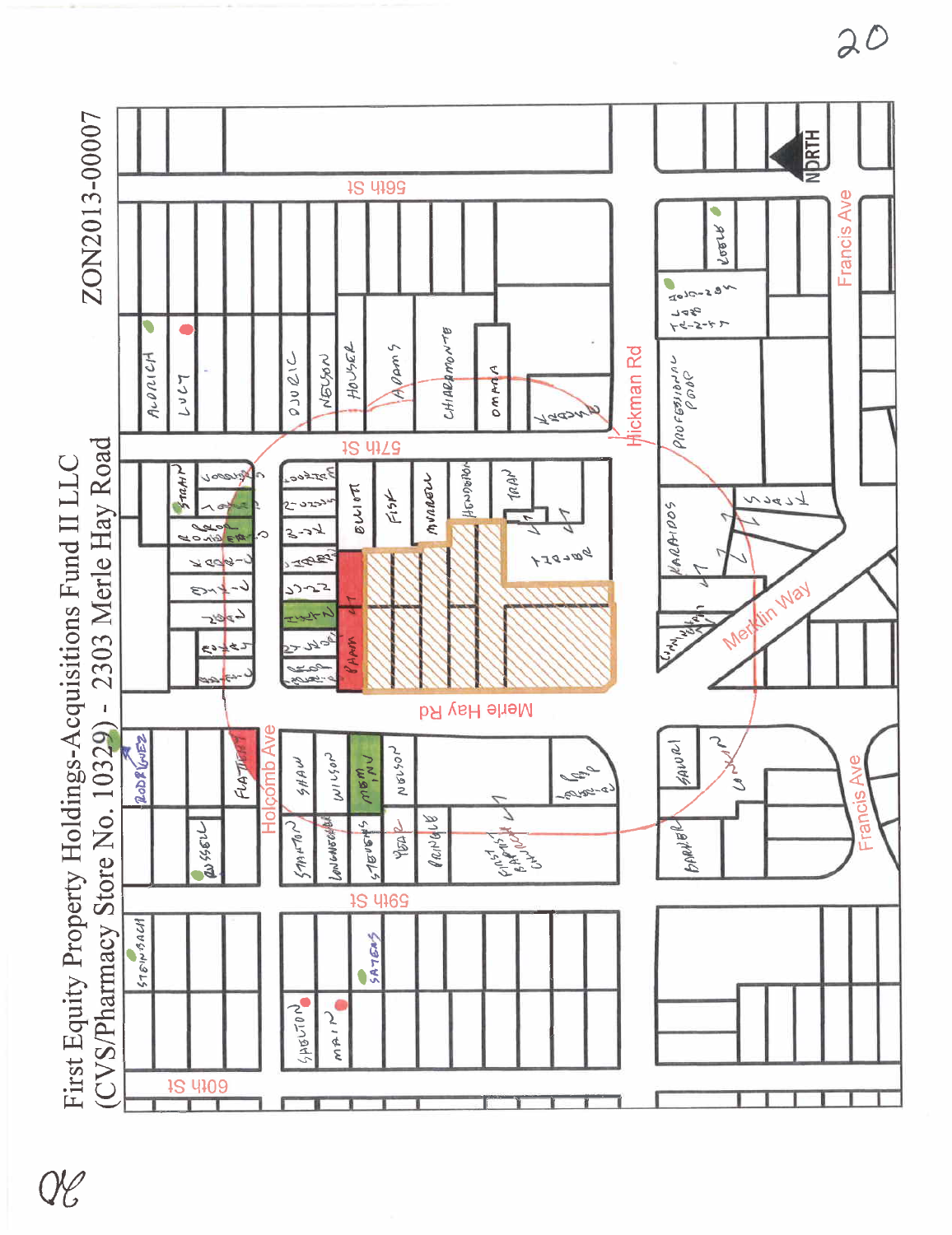|                                                                                                                                                                          |                                                                                        |                                                                   |                                                                                                                                                                          |                                                                                          |                  |     |               | File # |  |
|--------------------------------------------------------------------------------------------------------------------------------------------------------------------------|----------------------------------------------------------------------------------------|-------------------------------------------------------------------|--------------------------------------------------------------------------------------------------------------------------------------------------------------------------|------------------------------------------------------------------------------------------|------------------|-----|---------------|--------|--|
| Request from First Equity Property Holdings - Acquisitions Fund II, LLC (purchaser)                                                                                      |                                                                                        |                                                                   |                                                                                                                                                                          |                                                                                          |                  |     |               |        |  |
| represented by Anne Walters (officer) to rezone property in the vicinity of 2303 Merle<br>Hay Road. The subject property is owned by Roanoke Holdings, LLC; Joan Thaler, |                                                                                        |                                                                   |                                                                                                                                                                          |                                                                                          |                  |     | ZON2013-00007 |        |  |
|                                                                                                                                                                          |                                                                                        |                                                                   |                                                                                                                                                                          |                                                                                          |                  |     |               |        |  |
| MEM Investments, LLC; Dolores Sayers; and Jackson Huynh.                                                                                                                 |                                                                                        |                                                                   |                                                                                                                                                                          |                                                                                          |                  |     |               |        |  |
| <b>Description</b>                                                                                                                                                       | Approval of request to rezone property from "R1-60" One-Family Low-Density Residential |                                                                   |                                                                                                                                                                          |                                                                                          |                  |     |               |        |  |
| of Action                                                                                                                                                                |                                                                                        |                                                                   | District and "C-1" Neighborhood Retail Commercial District to "PUD" Planned Unit                                                                                         |                                                                                          |                  |     |               |        |  |
|                                                                                                                                                                          |                                                                                        |                                                                   | Development and approval of a PUD Conceptual Plan "CVS/Pharmacy Store No. 10329"<br>to allow redevelopment of 2.38 acres for a 12,900-square foot one-story pharmacy and |                                                                                          |                  |     |               |        |  |
|                                                                                                                                                                          |                                                                                        |                                                                   |                                                                                                                                                                          |                                                                                          |                  |     |               |        |  |
|                                                                                                                                                                          |                                                                                        |                                                                   |                                                                                                                                                                          | general retail store with a two-lane drive-thru window and up to 84 off-street parking   |                  |     |               |        |  |
|                                                                                                                                                                          |                                                                                        |                                                                   |                                                                                                                                                                          | spaces subject to conditions including review and approval of the Final Development Plan |                  |     |               |        |  |
|                                                                                                                                                                          |                                                                                        |                                                                   | by the Plan and Zoning Commission.                                                                                                                                       |                                                                                          |                  |     |               |        |  |
|                                                                                                                                                                          |                                                                                        |                                                                   |                                                                                                                                                                          |                                                                                          |                  |     |               |        |  |
| 2020 Community                                                                                                                                                           |                                                                                        | Low-Density Residential (current)                                 |                                                                                                                                                                          |                                                                                          |                  |     |               |        |  |
| <b>Character Plan</b>                                                                                                                                                    |                                                                                        | Commercial: Auto Oriented Small Scale Strip Commercial (proposed) |                                                                                                                                                                          |                                                                                          |                  |     |               |        |  |
| Horizon 2035                                                                                                                                                             |                                                                                        |                                                                   | No Planned Improvements                                                                                                                                                  |                                                                                          |                  |     |               |        |  |
| <b>Transportation Plan</b>                                                                                                                                               |                                                                                        |                                                                   |                                                                                                                                                                          |                                                                                          |                  |     |               |        |  |
| <b>Current Zoning District</b>                                                                                                                                           |                                                                                        | "R1-60" One-Family Low-Density Residential District and "C-1"     |                                                                                                                                                                          |                                                                                          |                  |     |               |        |  |
|                                                                                                                                                                          |                                                                                        | Neighborhood Retail Commercial District                           |                                                                                                                                                                          |                                                                                          |                  |     |               |        |  |
| <b>Proposed Zoning District</b>                                                                                                                                          |                                                                                        | "PUD" Planned Unit Development                                    |                                                                                                                                                                          |                                                                                          |                  |     |               |        |  |
|                                                                                                                                                                          |                                                                                        |                                                                   |                                                                                                                                                                          |                                                                                          |                  |     |               |        |  |
| <b>Consent Card Responses</b>                                                                                                                                            |                                                                                        |                                                                   | In Favor                                                                                                                                                                 | Not In Favor                                                                             | Undetermined     |     | % Opposition  |        |  |
| Inside Area                                                                                                                                                              |                                                                                        |                                                                   | 9                                                                                                                                                                        |                                                                                          |                  |     |               |        |  |
| <b>Outside Area</b>                                                                                                                                                      |                                                                                        |                                                                   | 6                                                                                                                                                                        |                                                                                          |                  |     |               |        |  |
| <b>Plan and Zoning</b>                                                                                                                                                   |                                                                                        | Approval                                                          | $11-3$                                                                                                                                                                   | Required 6/7 Vote of                                                                     |                  | Yes |               |        |  |
| <b>Commission Action</b>                                                                                                                                                 |                                                                                        |                                                                   |                                                                                                                                                                          |                                                                                          | the City Council |     |               |        |  |
| Denial                                                                                                                                                                   |                                                                                        |                                                                   |                                                                                                                                                                          |                                                                                          | No               |     |               | X      |  |

 $\partial\mathcal{C}$ 



 $\approx 10^2-1$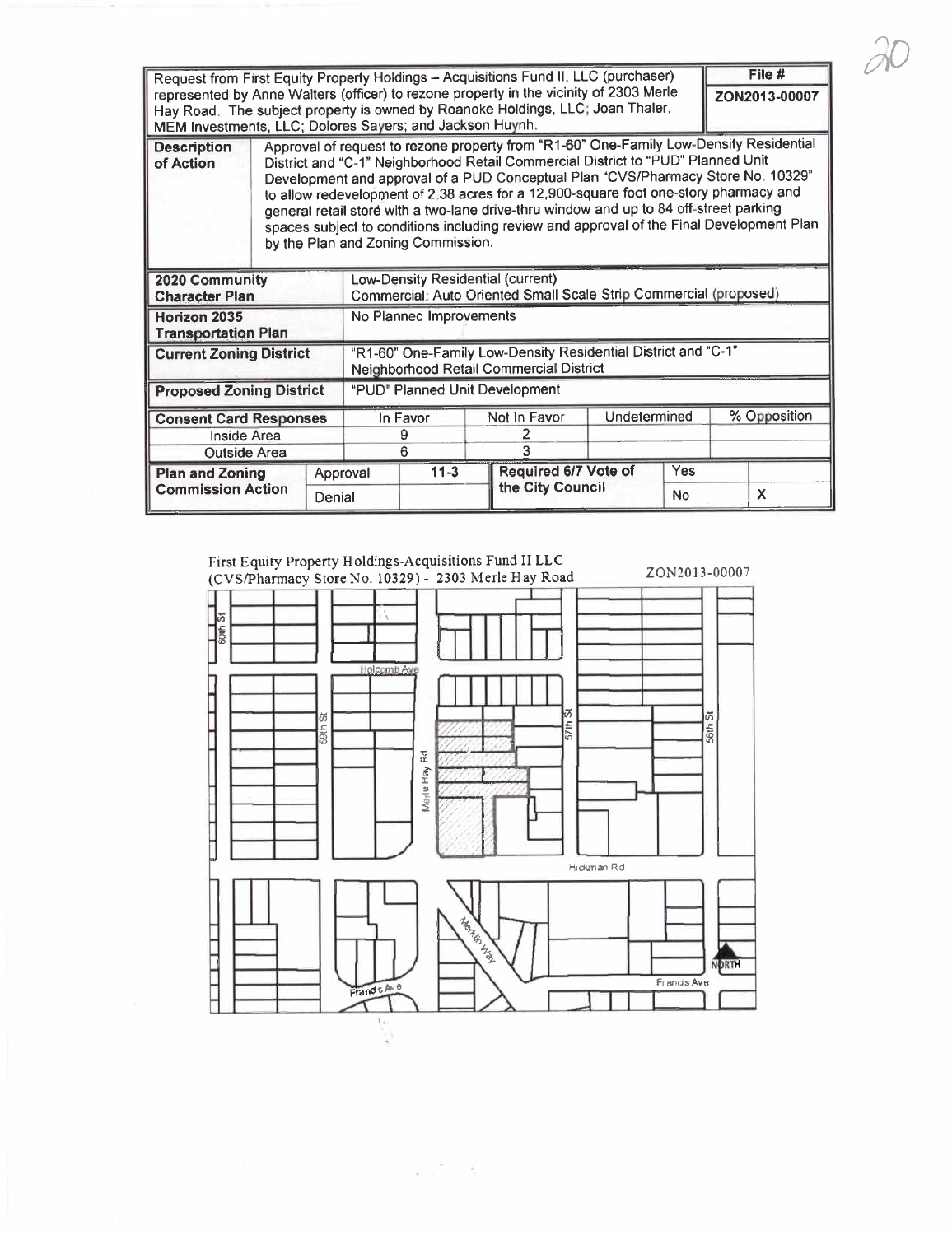March 13, 2013

| Date March 25, 2013 |  |
|---------------------|--|
| لمالك ومرجوده       |  |

Agenda Item 0

Roll Call #

Honorable Mayor and City Council City of Des Moines, Iowa

Members:

Communication from the City Plan and Zoning Commission advising that at their meeting held March 7, 2013, the following action was taken regarding a request from First Equity Property Holdings - Acquisitions Fund II, LLC (purchaser) represented by Anne Walters (officer) to rezone property in the vicinity of 2303 Merle Hay Road.

## **COMMISSION RECOMMENDATION:**

After public hearing, the members voted 14-0 as follows:

| <b>Commission Action:</b> | Yes                     | <b>Nays</b> | Pass | <b>Absent</b> |
|---------------------------|-------------------------|-------------|------|---------------|
| <b>Dory Briles</b>        | X                       |             |      |               |
| <b>JoAnne Corigliano</b>  | X                       |             |      |               |
| <b>Shirley Daniels</b>    | X                       |             |      |               |
| <b>Jacqueline Easley</b>  | X                       |             |      |               |
| <b>Tim Fitzgerald</b>     | $\overline{\mathsf{X}}$ |             |      |               |
| <b>Dann Flaherty</b>      | X                       |             |      |               |
| <b>John "Jack" Hilmes</b> | X                       |             |      |               |
| <b>Ted Irvine</b>         | X                       |             |      |               |
| <b>Greg Jones</b>         | X                       |             |      |               |
| <b>William Page</b>       | X                       |             |      |               |
| <b>Christine Pardee</b>   | X                       |             |      |               |
| <b>Mike Simonson</b>      |                         |             |      | X             |
| <b>CJ Stephens</b>        | X                       |             |      |               |
| <b>Vicki Stogdill</b>     | X                       |             |      |               |
| <b>Greg Wattier</b>       | X                       |             |      |               |
|                           |                         |             |      |               |

APPROVAL of Part A) to find the proposed rezoning is not in conformance with the existing Des Moines' 2020 Community Character

By separate motion Commissioners recommended 13-1 as follows:

| <b>Commission Action:</b> | Yes | <b>Nays</b> | Pass | <b>Absent</b> |
|---------------------------|-----|-------------|------|---------------|
| <b>Dory Briles</b>        | X   |             |      |               |
| <b>JoAnne Corigliano</b>  | X   |             |      |               |
| <b>Shirley Daniels</b>    | X   |             |      |               |
| <b>Jacqueline Easley</b>  | X   |             |      |               |
| <b>Tim Fitzgerald</b>     | Χ   |             |      |               |
| <b>Dann Flaherty</b>      | Х   |             |      |               |
| John "Jack" Hilmes        | X   |             |      |               |
| <b>Ted Irvine</b>         | Χ   |             |      |               |
| <b>Greg Jones</b>         | Χ   |             |      |               |
| <b>William Page</b>       | Χ   |             |      |               |
|                           |     |             |      |               |



ARMORY BUILDING 602 ROBERT D. RAY DRIVE DES MOINES, IOWA 50309-1881 (515) 283-4182

ALL-AMERICA CITY 1949,1976,1981 2003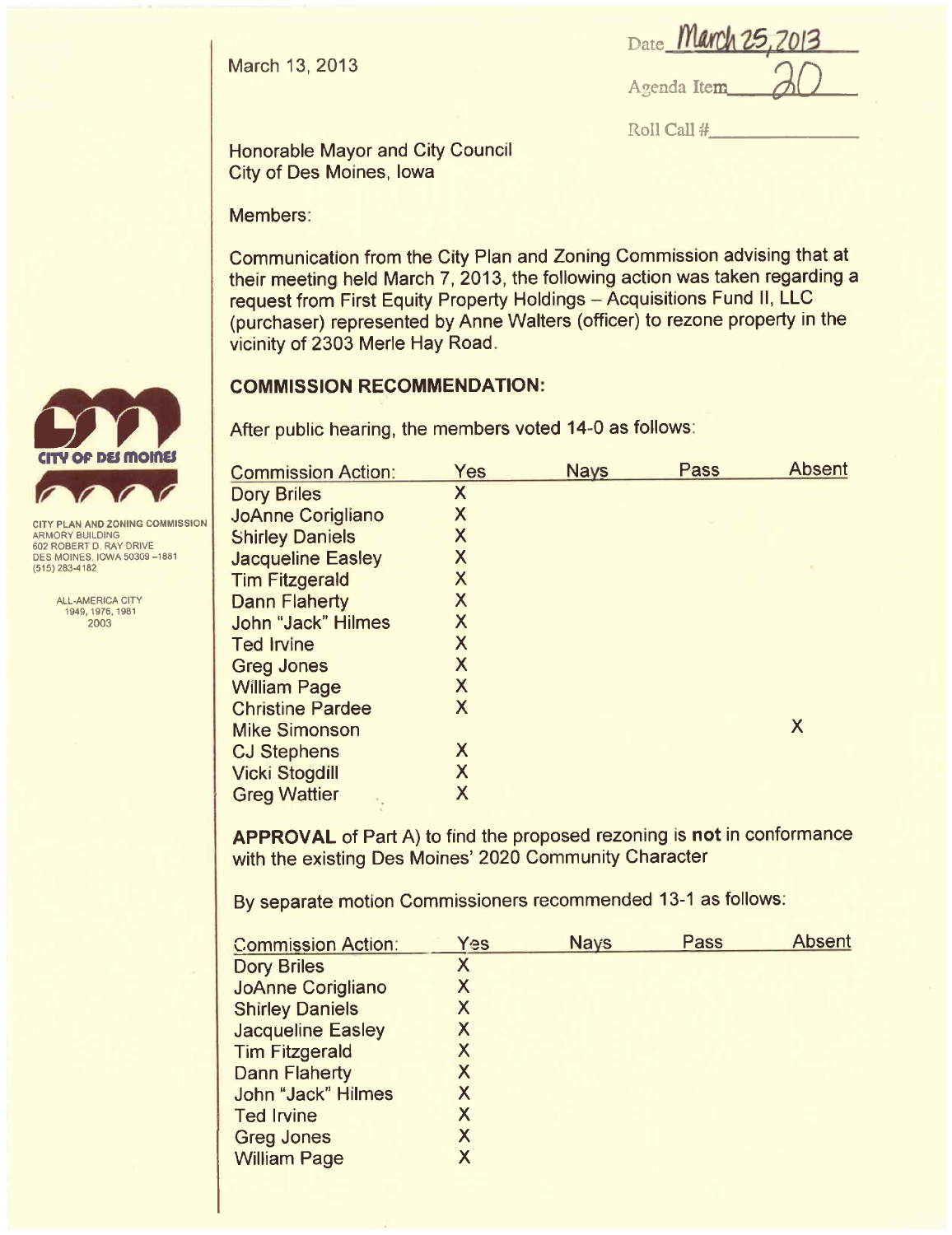| <b>Commission Action:</b> | Yes | <b>Nays</b> | Pass | Absent |
|---------------------------|-----|-------------|------|--------|
| <b>Christine Pardee</b>   |     |             |      |        |
| <b>Mike Simonson</b>      |     |             |      |        |
| <b>CJ Stephens</b>        |     |             |      |        |
| <b>Vicki Stogdill</b>     |     |             |      |        |
| <b>Greg Wattier</b>       |     |             |      |        |

APPROVAL of Part B) to approve the proposed amendment to the Des Moines' 2020 Community Character Plan Future Land Use Map from Low Density Residential to<br>Commercial, Auto-Oriented, Small-Scale Strip Development. (21-2013-4.03) Commercial, Auto-Oriented, Small-Scale Strip Development.

By separate motion Commissioners recommended 11-3 as follows:

| <b>Commission Action:</b> | <b>Yes</b>                | <b>Nays</b> | <b>Pass</b> | <b>Absent</b> |
|---------------------------|---------------------------|-------------|-------------|---------------|
| <b>Dory Briles</b>        | X                         |             |             |               |
| <b>JoAnne Corigliano</b>  | $\boldsymbol{\mathsf{X}}$ |             |             |               |
| <b>Shirley Daniels</b>    | X                         |             |             |               |
| <b>Jacqueline Easley</b>  | X                         |             |             |               |
| <b>Tim Fitzgerald</b>     | $\boldsymbol{X}$          |             |             |               |
| <b>Dann Flaherty</b>      |                           | X           |             |               |
| John "Jack" Hilmes        | X                         |             |             |               |
| <b>Ted Irvine</b>         | $\sf X$                   |             |             |               |
| <b>Greg Jones</b>         | X                         |             |             |               |
| <b>William Page</b>       | X                         |             |             |               |
| <b>Christine Pardee</b>   |                           | $\sf X$     |             |               |
| <b>Mike Simonson</b>      |                           |             |             | X             |
| <b>CJ Stephens</b>        | $\mathsf{X}$              |             |             |               |
| <b>Vicki Stogdill</b>     | X                         |             |             |               |
| <b>Greg Wattier</b>       |                           | X           |             |               |
|                           |                           |             |             |               |

APPROVAL of Part C) to approve the proposed rezoning to "PUD" Planned Unit Development District:

By separate motion Commissioners recommended 11-3 as follows:

| <b>Commission Action:</b> | <b>Yes</b>                | <b>Nays</b>               | Pass | <b>Absent</b> |
|---------------------------|---------------------------|---------------------------|------|---------------|
| <b>Dory Briles</b>        | $\boldsymbol{\mathsf{X}}$ |                           |      |               |
| <b>JoAnne Corigliano</b>  | X                         |                           |      |               |
| <b>Shirley Daniels</b>    | X                         |                           |      |               |
| <b>Jacqueline Easley</b>  | X                         |                           |      |               |
| <b>Tim Fitzgerald</b>     | $\boldsymbol{X}$          |                           |      |               |
| <b>Dann Flaherty</b>      |                           | $\boldsymbol{\mathsf{X}}$ |      |               |
| John "Jack" Hilmes        | $\boldsymbol{\mathsf{X}}$ |                           |      |               |
| <b>Ted Irvine</b>         | X                         |                           |      |               |
| <b>Greg Jones</b>         | $\sf X$                   |                           |      |               |
| <b>William Page</b>       | $\mathsf{X}$              |                           |      |               |
| <b>Christine Pardee</b>   |                           | X                         |      |               |
| <b>Mike Simonson</b>      |                           |                           |      | X             |
| <b>CJ Stephens</b>        | X                         |                           |      |               |
| <b>Vicki Stogdill</b>     | $\boldsymbol{\mathsf{X}}$ |                           |      |               |
| <b>Greg Wattier</b>       |                           | X                         |      |               |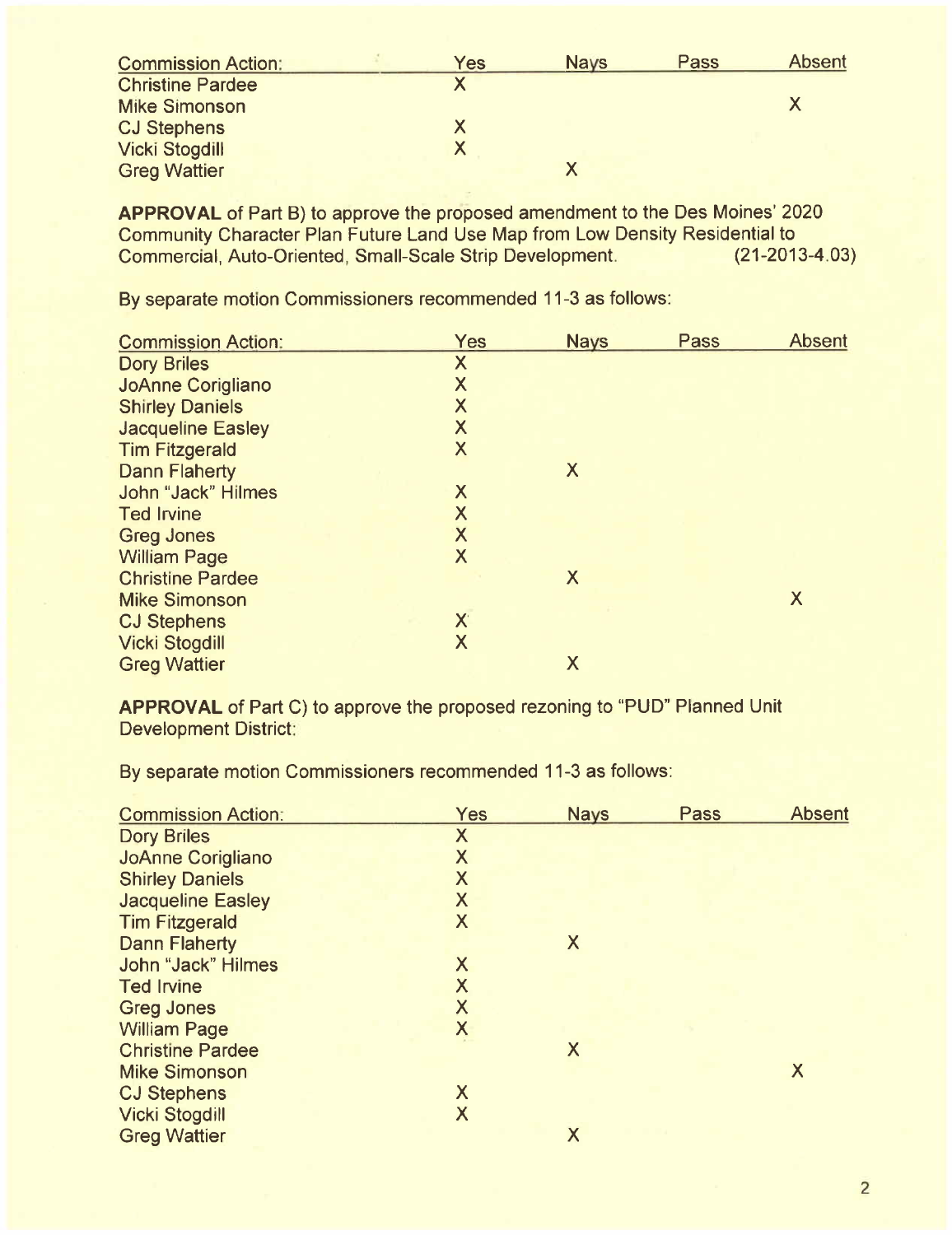APPROVAL of Part D) to approve the proposed Conceptual Plan, subject to the following modifications: (ZON2013-00007)

- 1) All trash enclosures having a brick enclosure with solid metal gates.
- 2) Any freestanding sign shall be of a monument type with an enclosed base similar to the sign approved for the applicant's store at 2<sup>nd</sup> Avenue and Euclid Avenue. However, the height of the monument sign can be no more than  $10 - 12$  feet tall.
- 3) Inclusion of a statement that any development plan will comply with all provisions of the City, State, and Federal traffic codes.
- 4) Inclusion of a statement in the permitted uses that the general retail store may include the sale of beer, wine, and alcoholic liquor.
- 5) Plan and Zoning review of the final development plan including landscaping and signage.

## STAFF RECOMMENDATION TO THE P&Z COMMISSION

Part A) Staff recommends the Plan and Zoning Commission find the requested rezoning not in conformance with the existing Des Moines' 2020 Community Character Plan.

Part B) Staff recommends approval of the proposed amendment to the Des Moines' 2020 Community Character Plan Future Land Use Map from Low Density Residential to Commercial, Auto-Oriented, Small-Scale Strip Development.

Part C) Staff recommends approval of the proposed rezoning to "PUD" Planned Unit Development District.

Part D) Staff recommends approval of the proposed Conceptual Plan, subject to the following modifications:

- 1) All trash enclosures having a brick enclosure with solid metal gates.
- 2) Any freestanding sign shall be of a monument type with an enclosed base similar to the sign approved for the applicant's store at 2<sup>nd</sup> Avenue and Euclid Avenue.
- 3) Inclusion of a statement that any development plan will comply with all provisions of the City, State, and Federal traffic codes.
- 4) Inclusion of a statement in the permitted uses that the general retail store may include the sale of beer, wine, and alcoholic liquor.

**Written Responses** 15 In Favor 5 In Opposition

## STAFF REPORT

## i. GENERAL INFORMATION

1. Purpose of Request: The proposed PUD would allow development of a 12,900 square foot pharmacy store with a drive-thru window on the vacant gas station site on the northeast corner of Hickman Road and Merle Hay Road. This would involve